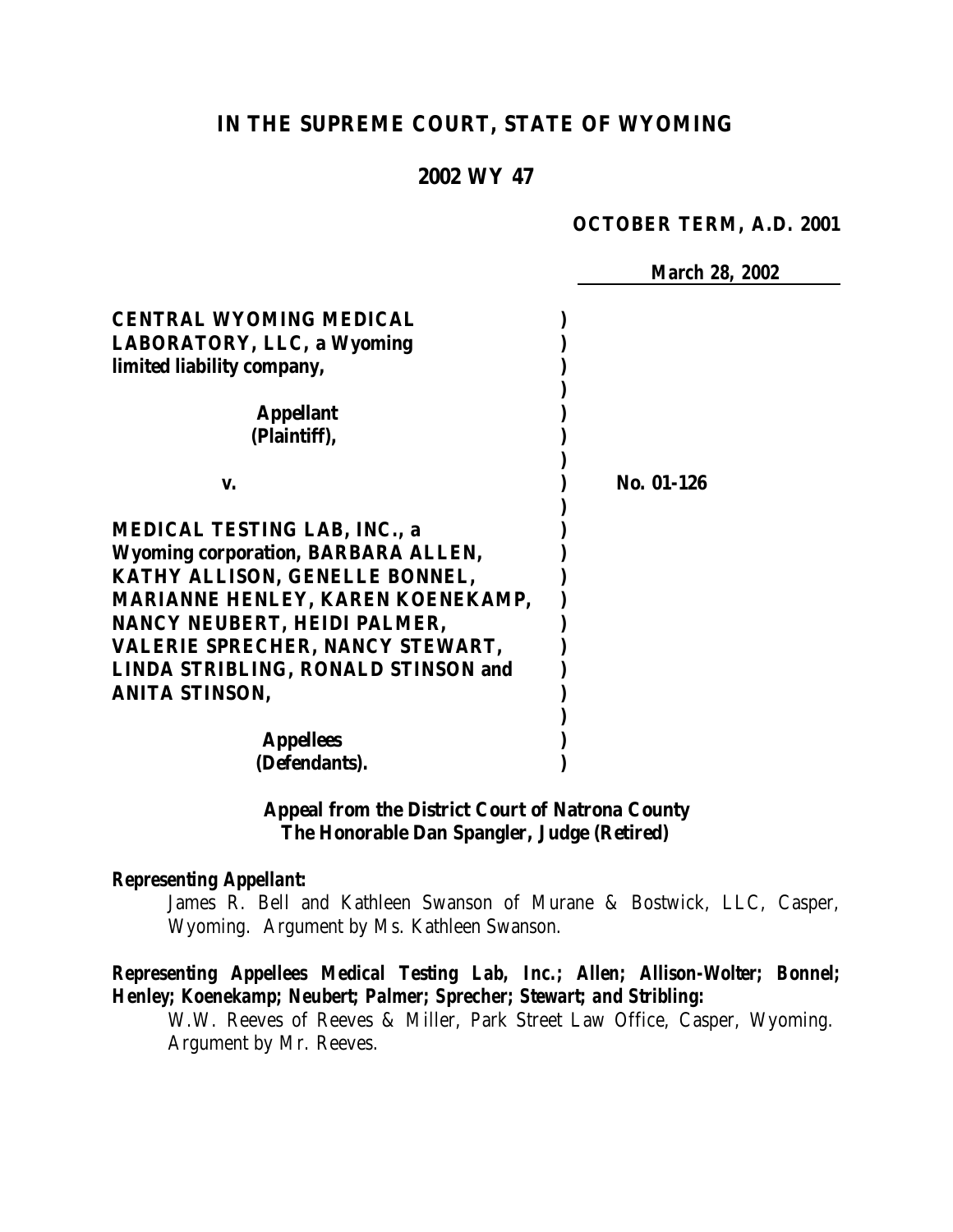## *Representing Appellees Dr. Ronald Stinson and Dr. Anita Stinson:*

Judith Studer of Schwartz, Bon, Walker & Studer, LLC, Casper, Wyoming. Argument by Ms. Studer.

#### **Before LEHMAN, C.J., and GOLDEN, HILL, KITE, and VOIGT, JJ.**

**HILL, Justice,** delivered the opinion of the Court. **GOLDEN, Justice,** filed a dissenting opinion.

*NOTICE: This opinion is subject to formal revision before publication in Pacific Reporter Third. Readers are requested to notify the Clerk of the Supreme Court, Supreme Court Building, Cheyenne, Wyoming 82002, of any typographical or other formal errors so that correction may be made before final publication in the permanent volume.*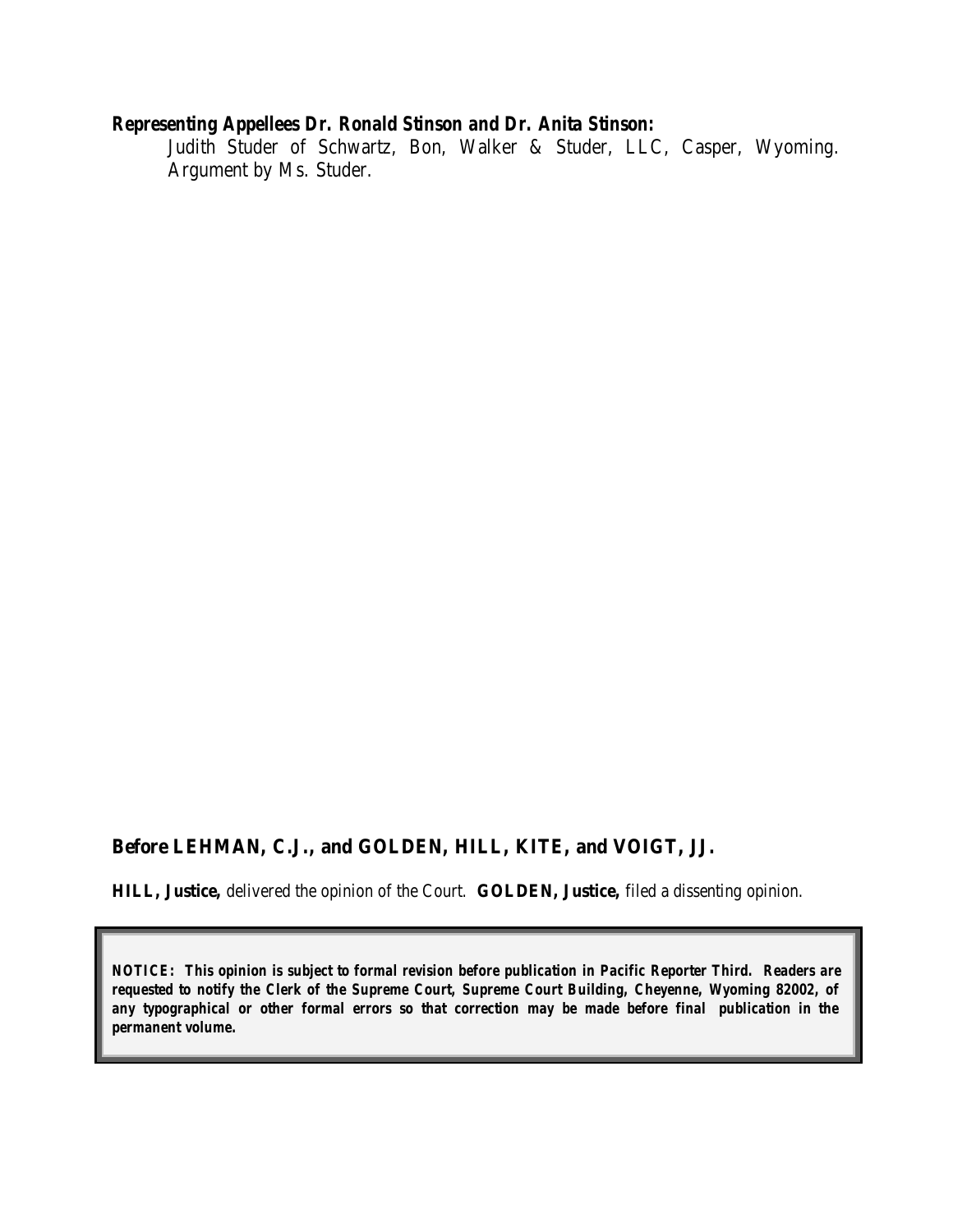## **HILL, Justice.**

[¶1] Appellant, Central Wyoming Medical Laboratory, Limited Liability Company (hereafter Med Lab), seeks review of an order of the district court granting summary judgment in favor of Appellees. The Appellees are Medical Testing Lab, Inc., (hereafter MTL), Ronald Stinson and Anita Stinson (hereafter Stinsons), and a group of individuals<sup>1</sup> who once served as employees for Med Lab, but who did, or now do, own an interest in or work for MTL (hereafter Employees). Med Lab sought damages from the Appellees because they caused it to be damaged when they conspired to interfere with the sale of Med Lab to Clinical Laboratories of Cheyenne (hereafter Dynacare<sup>2</sup>), to interfere with a contract between Med Lab and Wyoming Medical Center (hereafter WMC), to interfere with Med Lab's contractual relations with its customers, clients, and WMC, as well as other claims sounding in fraud, tortious interference with business and economics rights, violation of a covenant not to compete, and civil conspiracy. In addition, Med Lab sought punitive damages from Appellees. After the submission of briefs and a hearing on the Appellees' motions for summary judgment, the district court determined that Med Lab had assigned all of its interest in these claims to Dynacare and, therefore, Appellees were entitled to judgment as a matter of law.

[¶2] We will reverse the order granting summary judgment and remand to the district court for further proceedings consistent with this opinion.

# **ISSUE**

[¶3] Med Lab phrases the issue presented for review this way:

Whether the trial court erred in finding that there was no genuine issue of material fact that Appellant transferred all of its claims alleged against the Appellees to third parties as part of its asset purchase agreement.

MTL and the Employees contend this is the issue:

Whether the trial court correctly determined that the contract for the sale of Appellant's business unambiguously conveyed to

<sup>&</sup>lt;sup>1</sup> Those individuals are: Barbara Allen, Kathy Allison, Genelle Bonnel, Marianne Henley, Karen Koenekamp, Nancy Neubert, Heidi Palmer, Valerie Sprecher, Nancy Stewart, and Linda Stribing. It is alleged that these are the primary owners of MTL.

<sup>&</sup>lt;sup>2</sup> Although the asset purchase agreement identified the purchaser as Cheyenne Clinical Laboratories, the new laboratory was operated as, and referred to by all parties as, Dynacare. Cheyenne Clinical Laboratories is a subsidiary of Dynacare.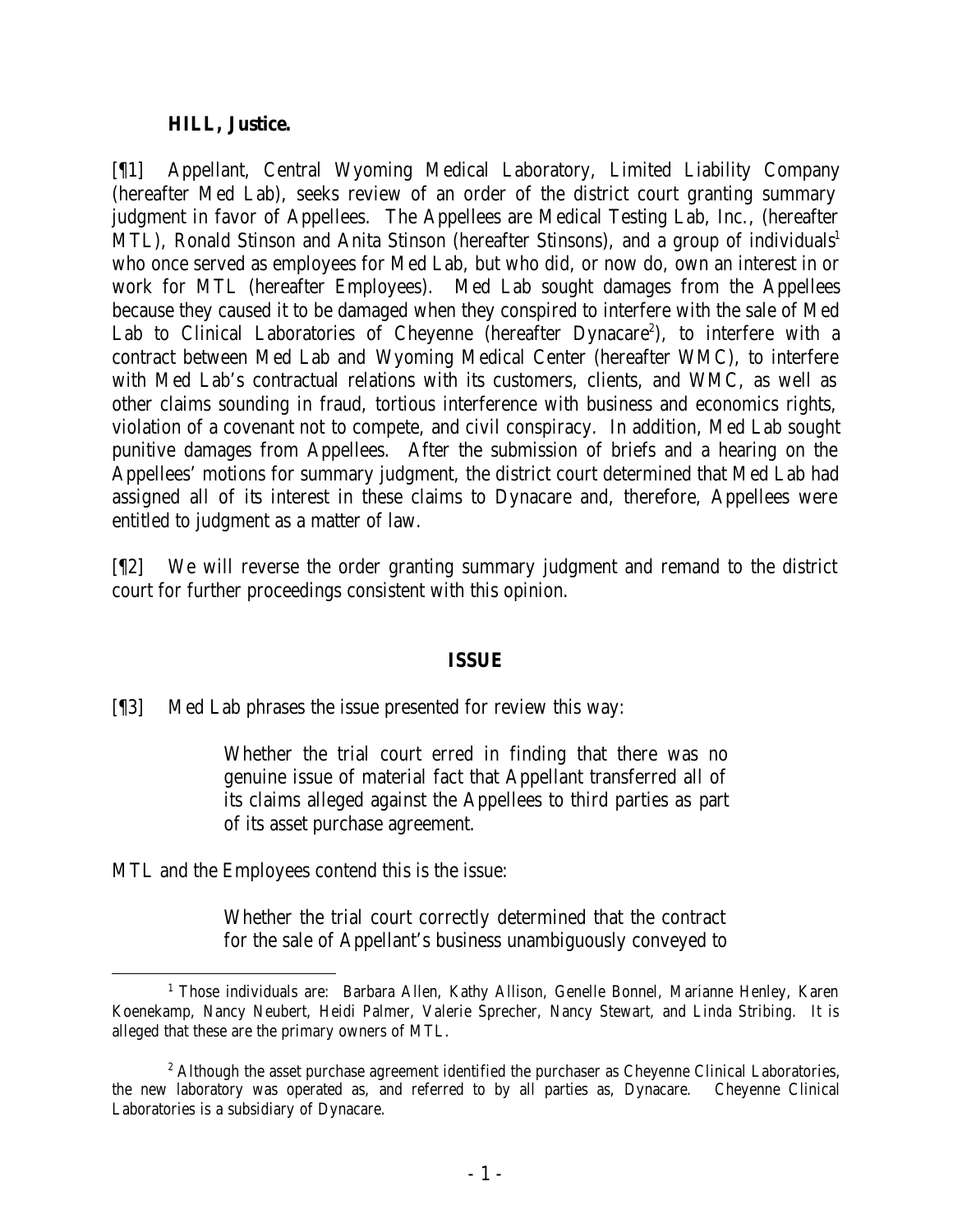the purchaser of the business the claims sued on, so that Appellees were entitled to judgment as a matter of law.

The Stinsons advance these proposed issues:

1. Did the trial court correctly rule that [Med Lab] transferred all claims asserted in this action pursuant to an asset purchase agreement?

A. Does explanatory language as to what is included as assets limit the sale of all assets?

B. Should a specific list of excluded assets be read expansively in order to restrict the assets sold?

C. Can parol evidence be used to show intent contrary to the unambiguous language of the agreement?

2. Whether there exist sufficient allegations and/or evidence of fraud and constructive fraud to sustain such claims.

3. Does [Med Lab] have any basis to support its alleged civil conspiracy claim?

# **FACTS**

[¶4] The facts we set out are the facts alleged by Med Lab in its complaint. For purposes of disposition of this case, the following factual contentions are assumed to be true. Med Lab was a medical testing laboratory providing services to the medical community in Casper. It was owned by Edward D. Hobart, Jr. (Hobart). Hobart is a pathologist who practiced in the Casper area. MTL is also a medical testing laboratory, which eventually competed with Med Lab in the Casper area. All of the Employees were once employed by Med Lab, but now are owners and/or employees of MTL. The Stinsons are husband and wife and both are pathologists who have an ownership interest in Central Wyoming Pathology, Inc. (hereafter CWP). The Stinsons direct the daily operations of CWP. Med Lab alleged that the Stinsons have or had an ownership interest, monetary interest, or monetary stake in MTL.

[¶5] On April 24, 1993, Ronald Stinson signed an employment agreement with Med Lab, which included a provision that he would not compete within Natrona County for a period of three years from the effective date of the termination of his employment with Med Lab. Ronald Stinson terminated that employment agreement on September 5, 1997. On May 25, 1994, Anita Stinson entered into an employment agreement with Med Lab, which included a provision that she would not compete within Natrona County for a period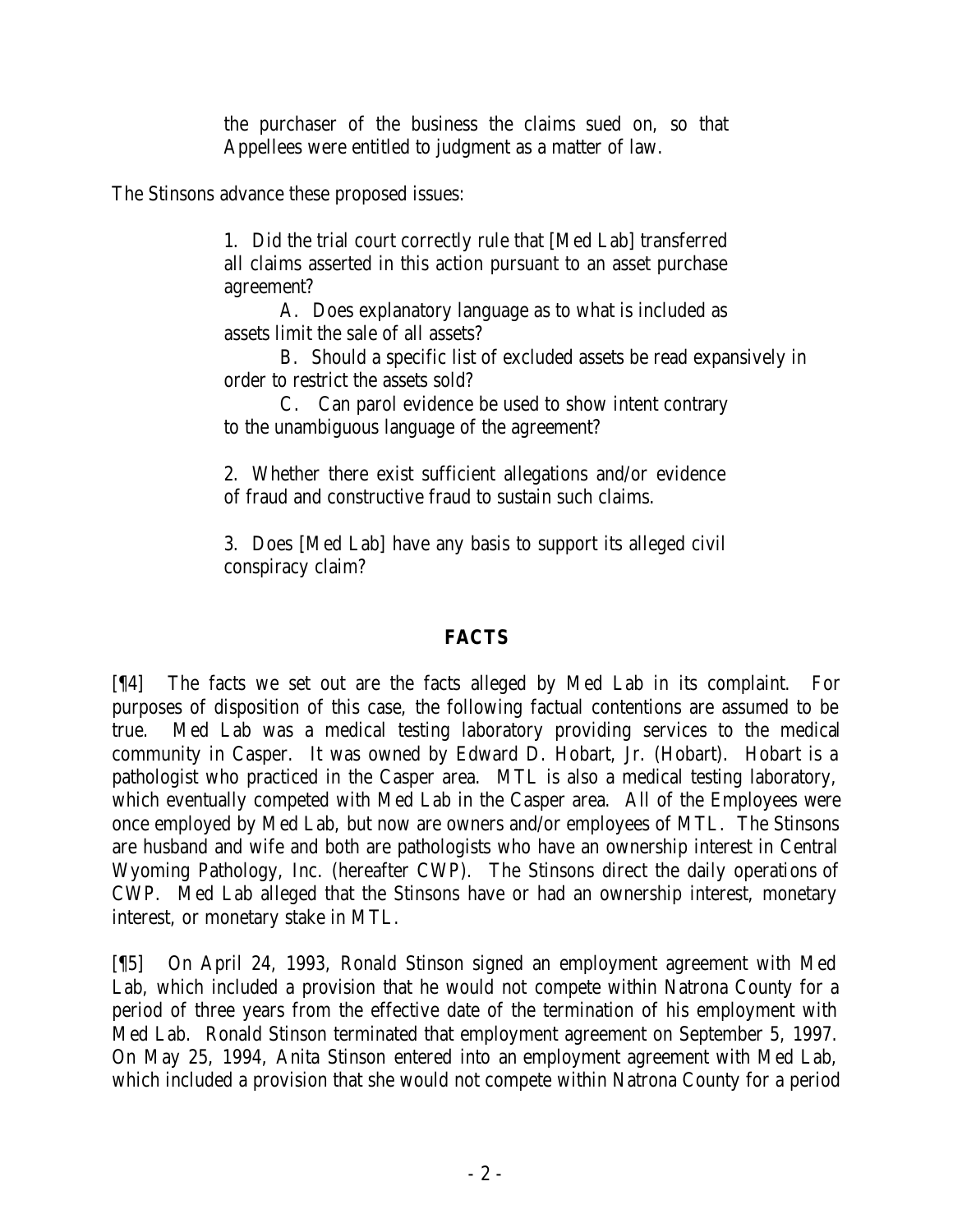of three years from the effective date of the termination of her employment with Med Lab. Anita Stinson terminated that employment agreement on March 31, 1998.

[¶6] In early 1998, Hobart began negotiating with the Employees to sell them Med Lab. In conjunction with the negotiations, Hobart provided confidential financial information concerning Med Lab and afforded them an exclusive negotiating period to buy Med Lab. Thereafter, Hobart heard nothing from the Employees about the proposed sale. During this same time period, Hobart alleged that one or more of the Employees began spreading rumors that Med Lab was going to be sold to a nationally known company and that Med Lab employees would lose their jobs. One or more Employees also spread rumors that Med Lab was in financial trouble.

[¶7] Also during this same time period, Hobart entered into negotiations with the Stinsons to sell them his interest in CWP. At this same time, CWP entered into negotiations with WMC to extend the exclusive pathology services contract between those two entities. Also at this same time, and as a part of the same transaction, Med Lab and WMC began negotiations for Med Lab to provide specified laboratory services for patients of WMC. Hobart's sale of his interest in CWP was conditioned on the approval of these two agreements. There was yet another aspect to this maze of contracts, and that was that Med Lab agreed to pay CWP a fixed sum (based on a historical average) for the performance of cytology reviews. Hobart claims that he would not have entered into this agreement if he had known that there was a conspiracy afoot to render that agreement very detrimental to Med Lab's interests.

[¶8] Hobart also contends that the Stinsons and the Employees entered into a plan to form a laboratory to compete against Med Lab and that the Stinsons knew this would affect the volume of cytology work CWP would perform for Med Lab (thus, rendering the fixed monthly payment Med Lab would pay to CWP very uneconomic). It is alleged that the Employees spread rumors of Med Lab being in financial trouble and being in imminent danger of ceasing business. The Employees did this knowing that information to be false, as well as with a purpose of damaging Med Lab's business and luring away its customers and employees. Med Lab's complaint also contains this allegation:

> 15. During this same time frame, the Stinsons purposely delayed finalization of the purchase agreement between them and Hobart to allow time for the [Employees] to form their competing laboratory business. The purpose of the delay was to ensure that the competing laboratory business was in place and fully competing at approximately the same [time] the purchase agreement with Hobart and the agreement with Med Lab concerning cytology services was finalized. The Stinsons knew that once the competing lab was in place the volume of cytology work would decrease, thereby putting a financial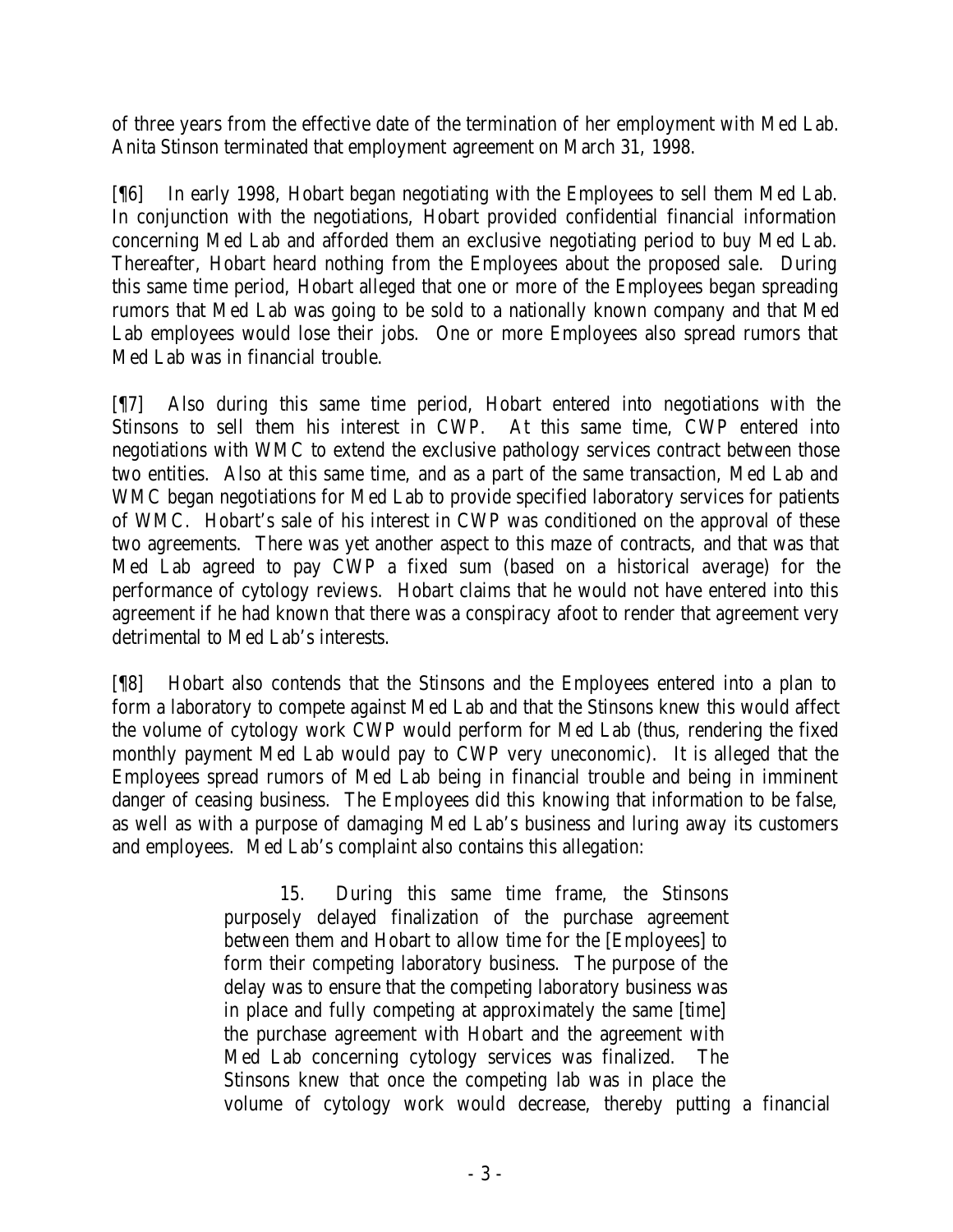burden on Med Lab to meet its monthly \$6,000 payment obligation. It was the Stinsons' plan, along with the [Employees], to divert cytology work which Med Lab historically had obtained from customers and clients to the new lab and to the detriment of Med Lab.

[¶9] Med Lab further alleges that during April, May, and June of 1998, the Employees and the Stinsons began soliciting Med Lab's customers and clients to use the new competing laboratory. Other aspects of this scheme included that the new laboratory decided to have someone other than one of the Stinsons serve as its medical director so that Hobart would not learn of their involvement in the new lab. In late May, plans for the new lab were well under way, articles of incorporation were filed, property for the lab site was leased, and termination packets were obtained for the Employees. One of the Employees, Barbara Allen, was the business manager of Med Lab and held a position of trust, and it was she that was making many of the above-described arrangements. The Employees intended to terminate their employment in as close proximity to one another as possible so as to disrupt Med Lab's business, or at least give MTL an advantage. Many of the Employees were medical technicians, without whom Med Lab could not conduct business. On June 1, 1998, Hobart met with the Employees about these matters, but all assured him they were loyal to Med Lab. On June 5, 1998, Employee Stewart was fired because Hobart found, and she admitted, that she was soliciting Med Lab's customers for MTL. In addition, the proposed medical director for MTL was never so employed, and the medical director ultimately selected was a Daniel Sullivan, M.D., who worked for CWP and was under the supervision and control of the Stinsons. The Stinsons themselves have been and continue to be consultants to MTL. Concurrently with the final preparations for opening MTL, the Stinsons closed their transactions with Hobart, buying his interest in CWP and executing the contract with Med Lab. Med Lab claims that this was done deliberately in order to allow MTL to compete with Med Lab. The Employees violated confidentiality agreements they had with Med Lab in order to woo away its customers and clients and took a series of other actions detrimental to Med Lab, which included the sabotage of equipment, deliberately delaying work for up to two weeks, spreading rumors of Med Lab's impending bankruptcy and that Hobart's home was up for sale, downloading confidential and proprietary information, and taking personal property of Med Lab without permission. The Employees then quit with anywhere from a single day to a few days' notice, when the Med Lab policy was to give two weeks' notice. As a result, Med Lab had to hire outside help at extra expense. Because its ability to provide service was compromised by the mass resignations, Med Lab's business was disrupted, its business reputation was damaged, and it lost existing customers and accounts. Hobart contends that the Stinsons also used their influence to interfere with Med Lab's existing agreements with WMC, and it has consequently lost revenue.

[¶10] In September of 1998, Med Lab began negotiations to sell its assets to another laboratory company. Med Lab alleges that WMC pathology personnel, including the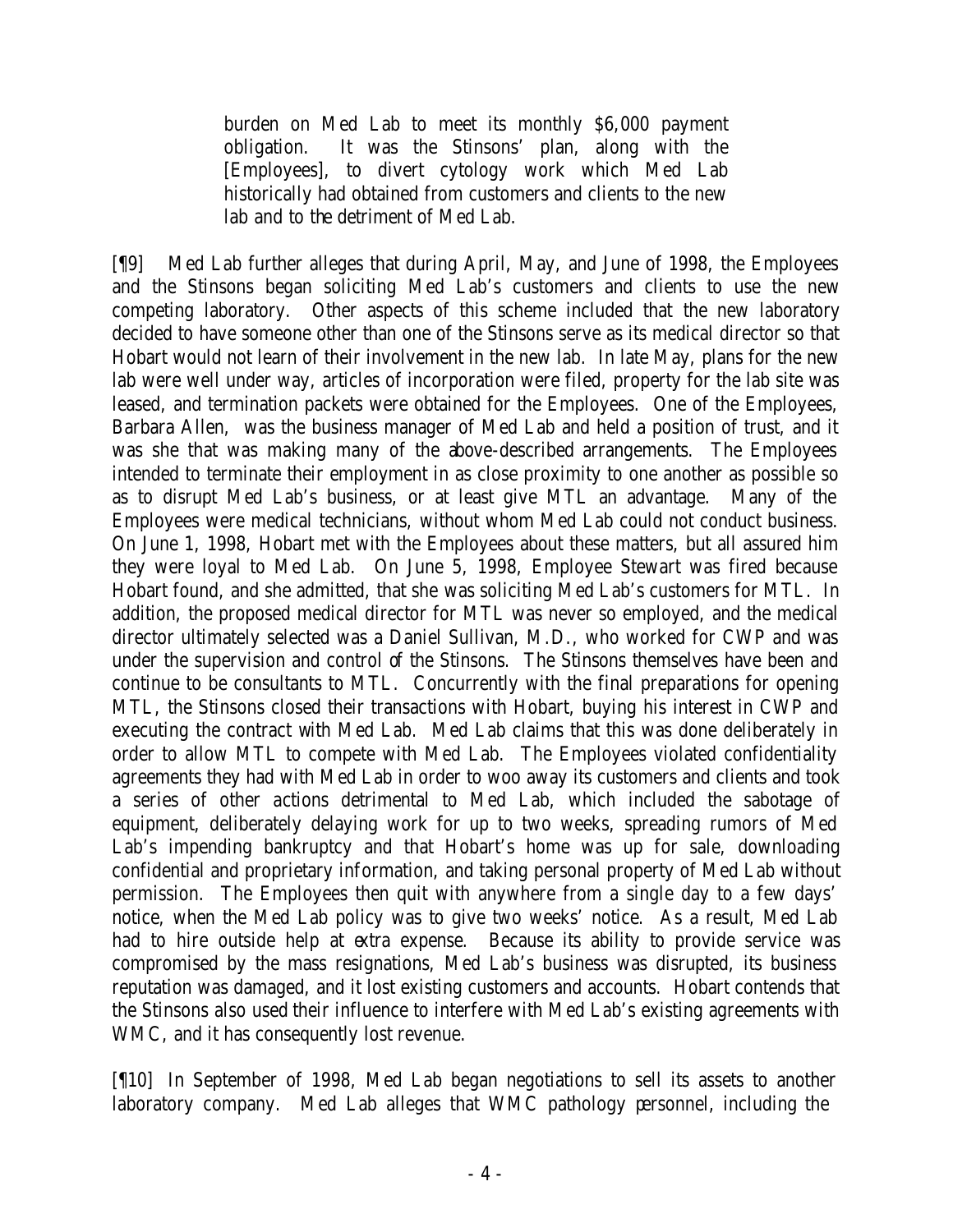Stinsons, frustrated one such negotiation because they disparaged both Med Lab and Hobart. The actions of the Stinsons almost frustrated a second negotiated sale, but Med Lab was able to restart those negotiations, and a sale finally resulted, though at a considerable loss to Med Lab. In addition, Med Lab suffered losses due to decreased volume of work beginning in July of 1998, until its assets were purchased in April of 1999.

[¶11] In its complaint, Med Lab made the following claims for relief:

1. Against the Stinsons, a claim of fraud based on their concealment and/or failure to disclose information which was detrimental to Med Lab.

2. Against the Stinsons, a claim of constructive fraud.

3. Against the Stinsons, breach of contract for violation of their covenants not to compete, which damaged Med Lab during the period immediately preceding its sale.

4. Against the Stinsons, tortious interference with prospective advantage in that Stinsons interfered with Med Lab's attempts to sell its assets.

5. Against the Stinsons, tortious interference with contract in that Stinsons intentionally interfered with Med Lab's contract to perform reference laboratory work for WMC.

6. Against the Employees, breach of the duty of loyalty. The Employees had a contractual duty to safeguard confidential information and to act solely for the benefit of Med Lab. Med Lab contends it suffered damage as a result and the Employees should be required to repay all wages paid them during the period of disloyalty.

7. Against the Employees, tortious interference with contract in that Employees attempted to interfere with contractual relations between Med Lab and its customers and clients.

8. Against all Appellees, civil conspiracy in that all Appellees conspired to put Med Lab out of business.

9. As to all Appellees, Med Lab sought punitive damages, asserting that the Appellees acted intentionally, maliciously, willfully and wantonly, in reckless disregard of the consequences to Med Lab.

Med Lab's complaint was accompanied by a jury demand.

[¶12] In fairness, it is appropriate that we point out that the Appellees vigorously contested these allegations and, indeed, it is evident from the record extant that Hobart was experiencing considerable difficulties within the Casper medical community which were only partially related to the travails of Med Lab. However, for the purposes of summary judgment, the Appellees concede that all facts well pleaded by Med Lab may be read as true. Appellees' simple and very direct assertion is that any right of recovery was not owned by Med Lab, but by its successor in interest, Dynacare.

[¶13] The district court issued a decision letter, which concluded that there were no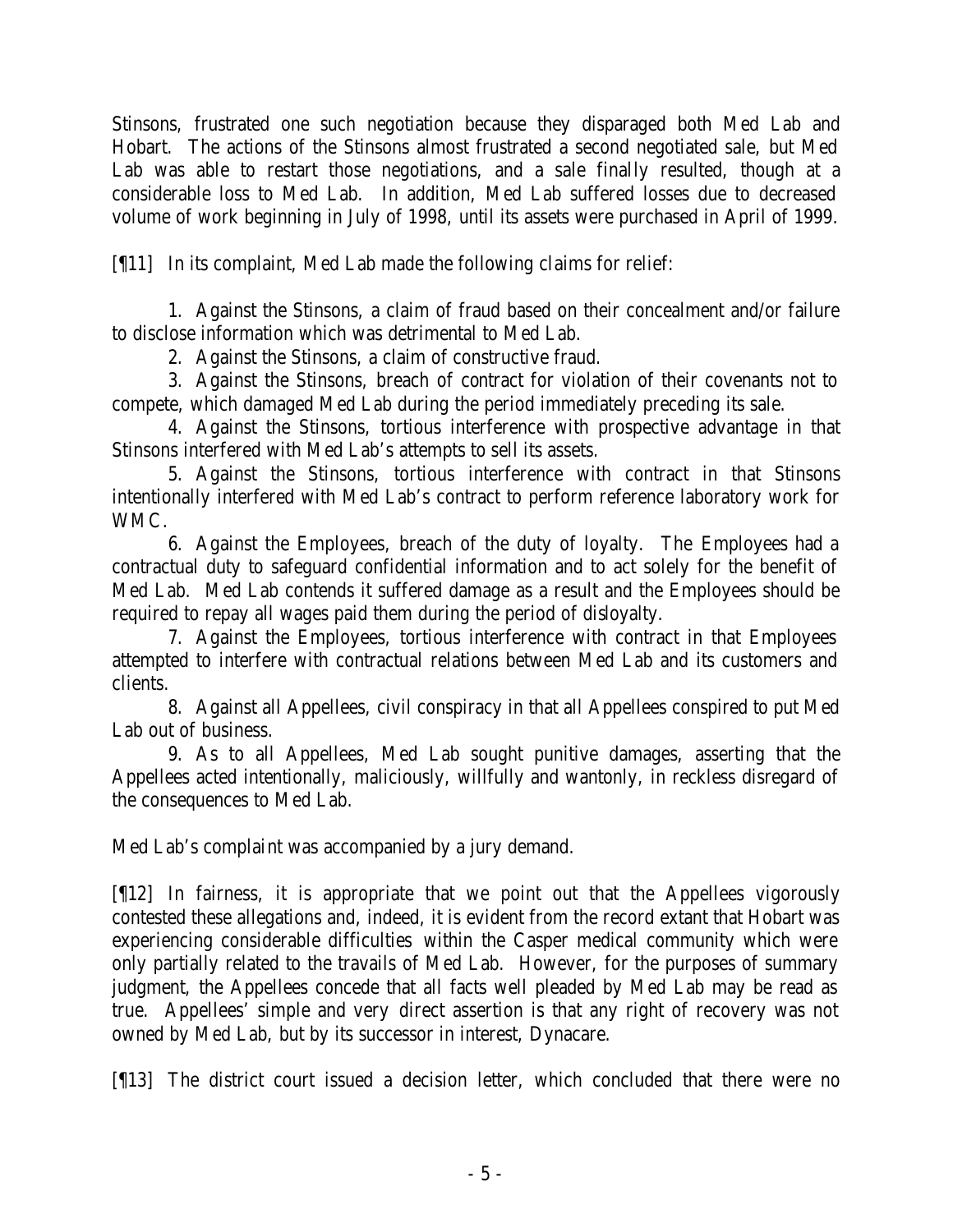genuine issues of material fact and that Appellees were entitled to judgment as a matter of law. The district court provided this reasoning for its decision:

> The plaintiff seeks damages caused to its business from activities beginning in 1998 with injuries continuing until sale of most assets of plaintiff's business in April of 1999. The sale included all assets other than listed excluded assets. Among the assets specifically sold were going concern value, goodwill, all contracts, software, supplies, books and records, the customer list, and all plaintiff's claims against third parties relating to the transferred assets.

> The list of excluded assets consists of ten items. The tenth excluded asset is plaintiff's "claims against third parties relating to items that are not included in the assets." Of the other nine items not included in the assets, none is the subject of damages claimed in the complaint. Instead, the damages were to assets that are conveyed in the sale.

> The sale contract is not ambiguous. If the parties to that contract had not wanted to convey plaintiff's claims in this action, they could have included that provision. Instead, plaintiff transferred all of its claims against third parties relating to the transferred assets. That includes the claims in this case.

> Reviewing the complaint, the first two claims allege fraud and constructive fraud against defendants Stinsons because, while negotiating a contract between plaintiff and Central Wyoming Pathology, Stinsons did not disclose that they were involved in establishing a lab to compete with plaintiff. If plaintiff was injured in connection with this contract, that cause of action was transferred in the asset sale. The complaint also states that plaintiff's chief executive knew of the incorporation of the competing lab before he closed on this contract. Thus, it is not clear that the nondisclosure by Stinsons was important.

> The third cause of action against the Stinsons is for breach of their covenants not to compete with plaintiff. Again, these contracts and rights of action were sold by plaintiff.

The fourth cause of action against Stinsons is for tortious interference with the prospective advantage plaintiff had in two proposed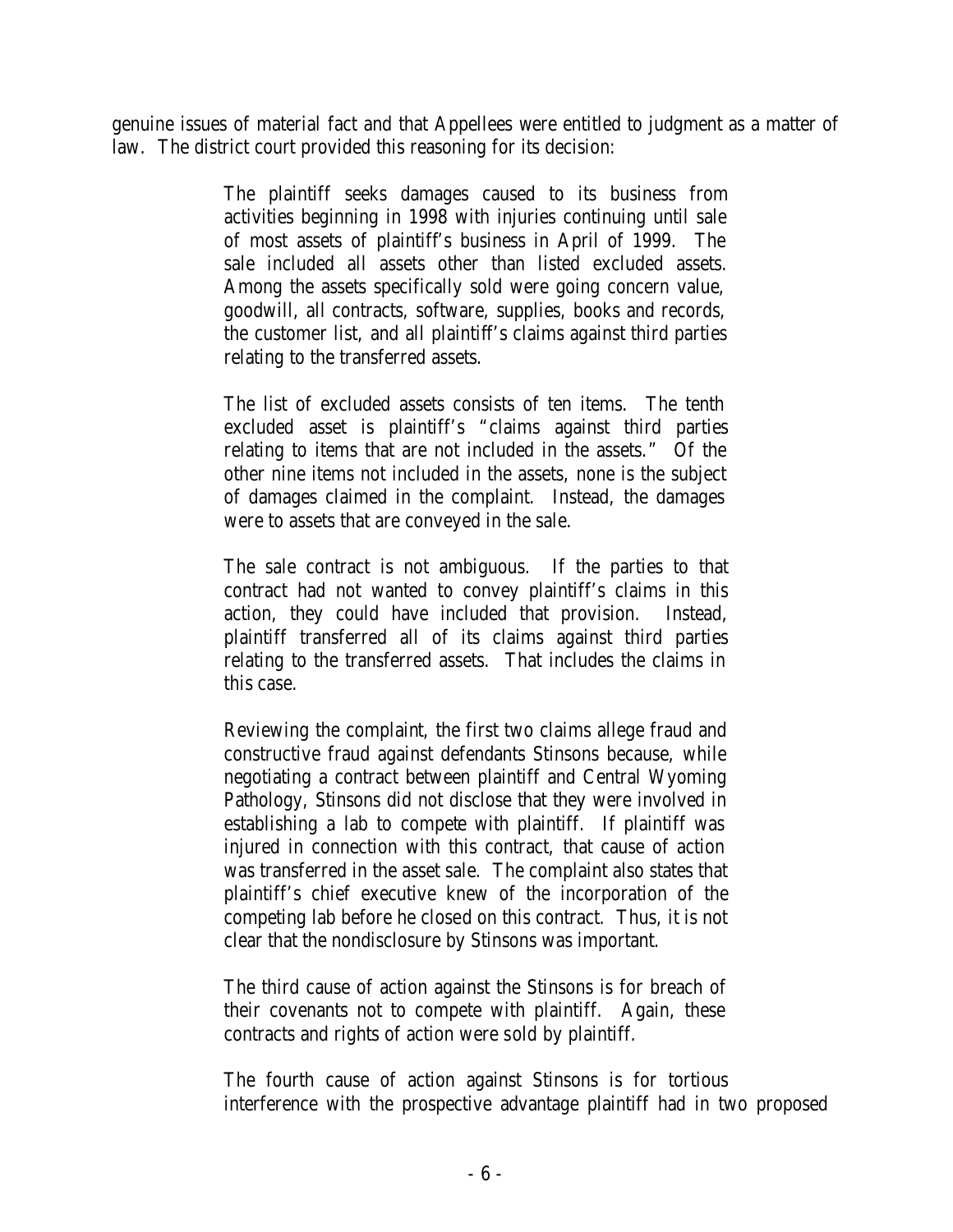sales of the business. The allegation is that the prospective buyers met with Stinsons and were told that Stinsons would not support any agreement involving Dr. Hobart or plaintiff. The significance of this is not clear to me. Nor is it clear why Stinsons should not have been able to say this. In any event, the cause of action was transferred with the other business assets.

The fifth cause of action against Stinsons concerns tortious interference with a contract between Wyoming Medical Center and plaintiff. Again, the contract and cause of action were transferred in the sale.

The sixth cause of action is against the former employees for breach of duty of loyalty in the manner specified in paragraphs 25 and 26 of the complaint. Those paragraphs allege that the employees committed unauthorized acts with business equipment, records, and other property and assets which were conveyed in the sale. Any cause of action for injury to those items was sold by plaintiff.

The seventh cause of action alleges tortious interference with contracts by the former employees. Those contracts and rights of action were conveyed in the sale of assets.

Without an underlying cause of action in tort, plaintiff cannot claim civil conspiracy or punitive damages.

# **STANDARD OF REVIEW**

[¶14] The issue raised necessitates the use of two distinct standards of review. First, of course, the standard applicable to the grant of a motion for summary judgment and, second, those principles that apply to the construction of contracts.

[¶15] When we review a summary judgment, we have before us the same materials as did the district court, and we follow the same standards which applied to the proceedings below. The propriety of granting a motion for summary judgment depends upon the correctness of the dual findings that there is no genuine issue as to any material fact and that the prevailing party is entitled to judgment as a matter of law. *Reed v. Miles Land and Livestock Company*, 2001 WY 16, ¶ 9, 18 P.3d 1161, ¶ 9 (Wyo. 2001). A genuine issue of material fact exists when a disputed fact, if proven, would have the effect of establishing or refuting an essential element of an asserted cause of action or defense. We, of course,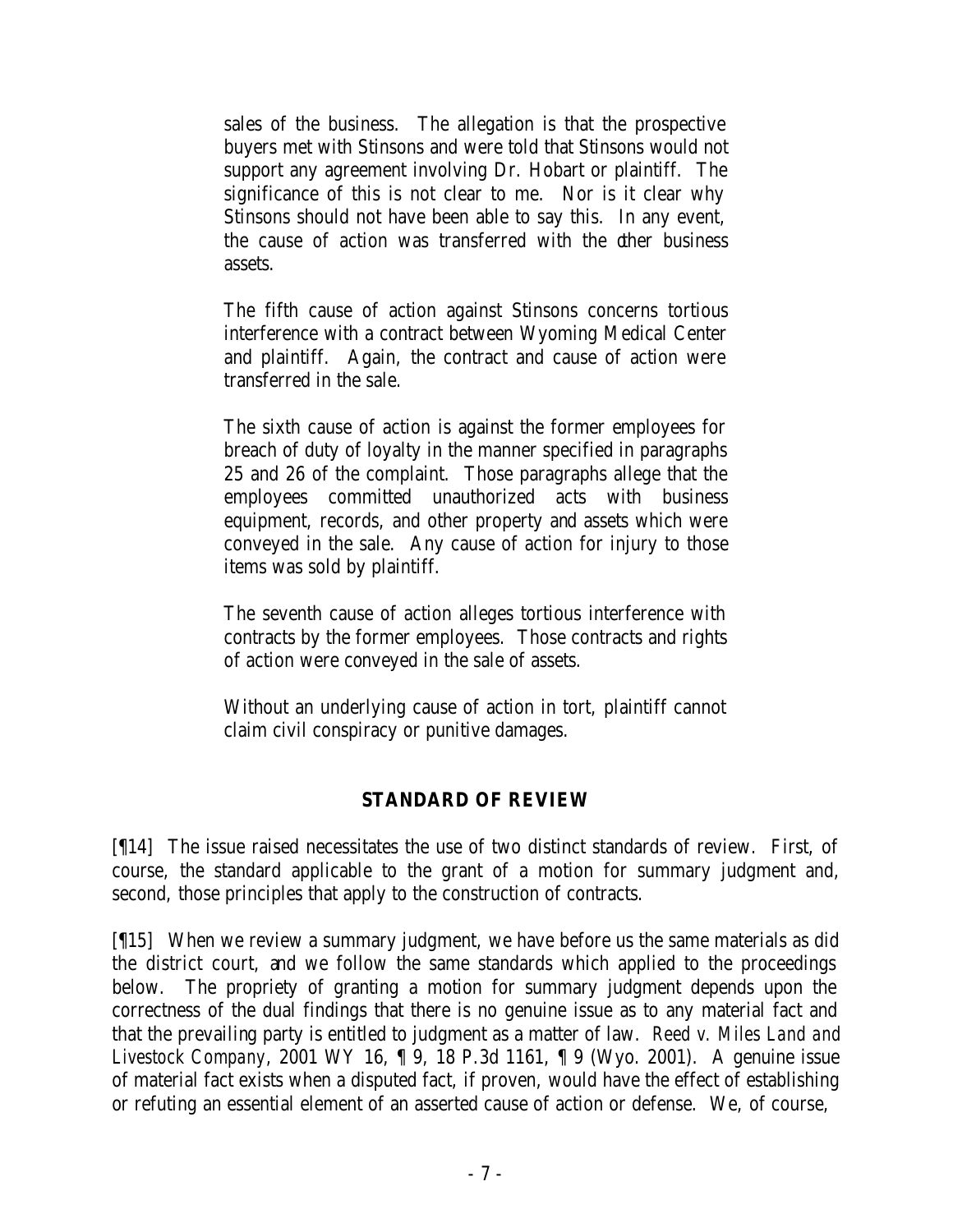examine the record from a vantage point most favorable to that party who opposed the motion, affording to that party the benefit of all favorable inferences that fairly may be drawn from the record. *Scherer Construction, LLC v. Hedquist Construction, Inc.*, 2001 WY 23, 15, 18 P.3d 645, 15 (Wyo. 2001).

[¶16] Our primary focus in construing or interpreting a contract is to determine the parties' intent, and our initial inquiry centers on whether the language of the contract is clear and unambiguous. If the language of the contract is clear and unambiguous, then we secure the parties' intent from the words of the agreement as they are expressed within the four corners of the contract. Common sense and good faith are leading precepts of contract construction, and the interpretation and construction of contracts is a matter of law for the courts. *Reed*, ¶ 10. We have also recognized that the language of a contract is to be construed within the context in which it was written, and the court may look to the surrounding circumstances, the subject matter, and the purpose of the contract to ascertain the intent of the parties at the time the agreement was made. *Polo Ranch Company v. City of Cheyenne*, 969 P.2d 132, 136 (Wyo. 1998); *Williams Gas Processing--Wamsutter Company v. Union Pacific Resources Company*, 2001 WY 57, ¶¶ 11-12, 25 P.3d 1064 ¶¶ 11-12 (Wyo. 2001).

# **DISCUSSION**

[¶17] We begin our discussion with a notation that the contract in issue was 47 pages in length, with an additional 22 pages of exhibits. We note, as well, that this was not a particularly complex transaction; indeed, in most respects, it was as routine and straightforward as contract matters can get. Reduced to its nub, the case involves Med Lab's contention that it intended to retain the right to sue these Appellees, and the Appellees' counter-contention that the contract does not say that, indeed, Appellees contend that the contract unambiguously assigns any lawsuits, such as those at issue herein, to Dynacare and, thus, Med Lab has no remaining interest in this litigation.

[¶18] The contract provided that Med Lab sold to Dynacare "all of the Assets other than the Excluded Assets," and that "[t]he Assets shall include all of the assets of the Seller that are used or useful in the Acquired Business and that are not specifically described as Excluded Assets[.]" The "Assets" sold to Dynacare are set out at length using the adjective "all" to apply to each distinct category of assets (and there are 12 categories of assets included in the contract, the last of which is simply titled "Other Assets"). However, the word "all" is qualified in that final category with this phrase: "[I]n each case excluding the Excluded Assets." Among the "Excluded Assets" was this item: "All of Seller's claims against third parties relating to items that are not included in the Assets." The contract did provide that Dynacare was assigned, "[a]ll other intangible and tangible assets of Seller associated with or used in the operation of the Acquired Business[.]" The phrase "Acquired Business" was defined by the contract: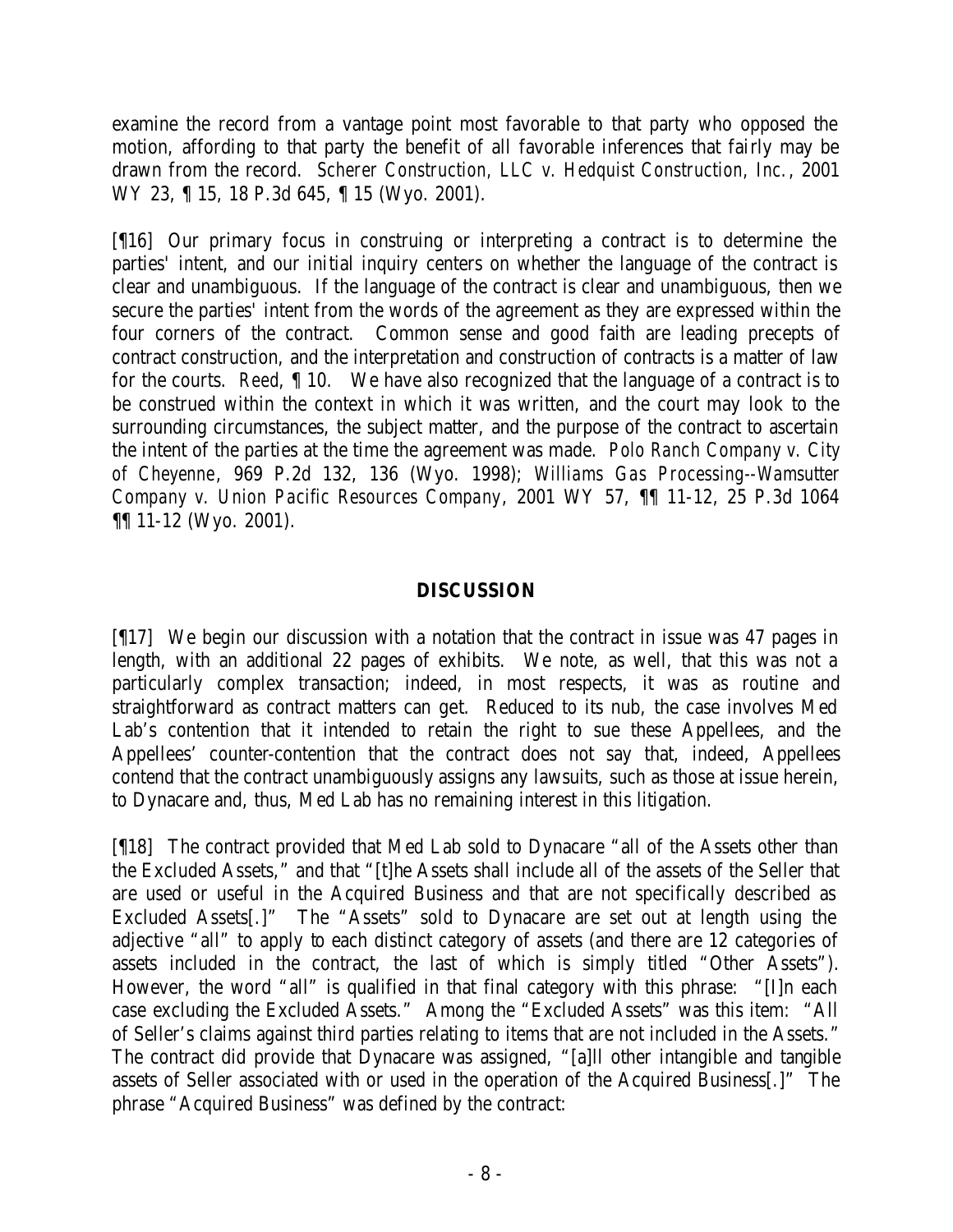"Acquired Business" shall mean the business of providing laboratory services carried on by the Seller at the Facility; at the collection stations, satellite laboratories and storage sites utilized by the Seller; and at the hospitals or other facilities to which the Seller provides laboratory services; in each case as the same has been conducted during the twelve months preceding the date hereof and as the same shall be conducted between the date hereof and the Closing Date.

[¶19] In addition, Paragraph 2.7 included in the sale "all the Seller's claims against third parties relating to items included in the Assets[.]" Paragraph 8.8 of the contract (and the associated Schedule 8.8) purported to itemize:

> [A]ll of the Seller's material security deposits, security bonds and claims against third parties of a similar nature relating primarily to items included in Assets and sets forth the party with whom material security has been deposited or, with respect to those claims of Seller against third parties which the Seller is transferring to the Buyer hereunder, the party against whom claims have been asserted, the amount of the claim and the present status or the resolution of the claim.

Schedule 8.8 contained only the word "None." Paragraph 8.12 provided that: "None of the Assets being sold by the Seller to the Buyer pursuant to this Agreement are subject to any claim or dispute[.]"

[¶20] In structuring their argument, the Appellees rely in significant part on the case of *Knott v. McDonald's Corporation*, 147 F.3d 1065, 1067-68 (9th Cir. 1998) wherein the appeals court relied on contract language to the effect that the sellers had assigned "'*all* [their] right, title, and interest' to the [buyers]." *Id.*, at 1067 (emphasis in original). The reviewing court then concluded that: "In short, 'all' means all." *Id.* In the instant case, "all" very clearly meant something less than *all;* indeed, we conclude that it did not mean *all* at all, and its use did not serve to transfer or assign to Dynacare the claims at issue in this appeal. Much of the other language used in the *Knott* case, especially that relating to the construction of contracts, and to the construction of an assignment of contract rights in particular, is substantially the same as the parallel Wyoming law set out herein. The general rules applicable to the construction of an assignment, such as that at issue here, are these:

> If a contrary intention is not shown, an assignment ordinarily passes whatever is necessary to make it completely effectual, and vests in the assignee all rights, remedies, and contingent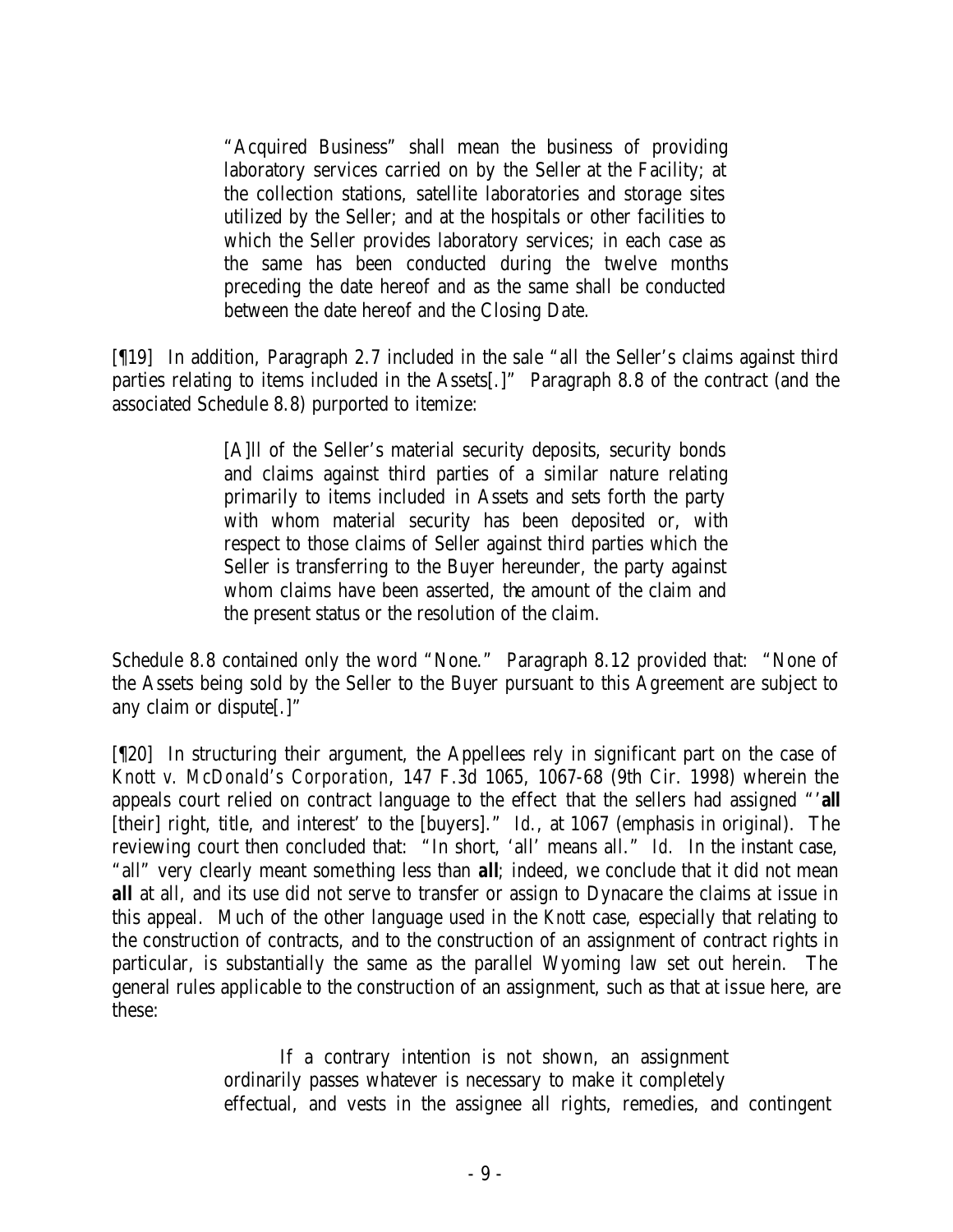benefits which are incidental to the thing assigned, except those which are personal to the assignor and for his benefit only  $\ldots$ .

In the final analysis, however, the question of what rights or remedies will pass as incidental to the thing assigned is dependent entirely on the intention of the parties; and the assignee will acquire no right to incidents which it is clear the parties did not intend to pass, or which it would be inequitable to pass because of resulting injury to the assignor.

6A C.J.S. *Assignments* § 76 (1975); *also see* 6 Am. Jur. 2d *Assignments* §§ 145 and 148 (1999); *also see Allied Chemical Corporation v. American Independent Oil Company*, 623 S.W.2d 760, 763 (Tex.App. 1981) (applying rule summarized in C.J.S., *Assignments*, that intention of parties must be gleaned from entirety of contract; summary judgment appropriate where contract as a whole unambiguously established limitations of assignment).

> In the absence of a contrary intention, an assignment usually passes as incidents all ancillary remedies and rights of action which the assignor had or would have had for the enforcement of the right or chose assigned.

> Unless an assignment specifically or impliedly designates them, accrued causes of action arising out of an assigned contract, whether ex contractu or ex delicto, do not pass under the assignment as incidental to the contract if they can be asserted by the assignor independently of his continued ownership of the contract and are not essential to a continued enforcement of the contract. If, however, an accrued cause of action cannot be asserted apart from the contract out of which it arises or is essential to a complete and adequate enforcement of the contract, it passes with an assignment of the contract as an incident thereof.

> > . . . .

An assignment of a title or interest in property, however, does not, of itself, constitute an assignment of an existing cause of action for a tort previously committed with reference to the property; and a cause of action for fraud on the assignor, which induced the purchase of the property or the creation of the debt or chose assigned, is often held not to pass to the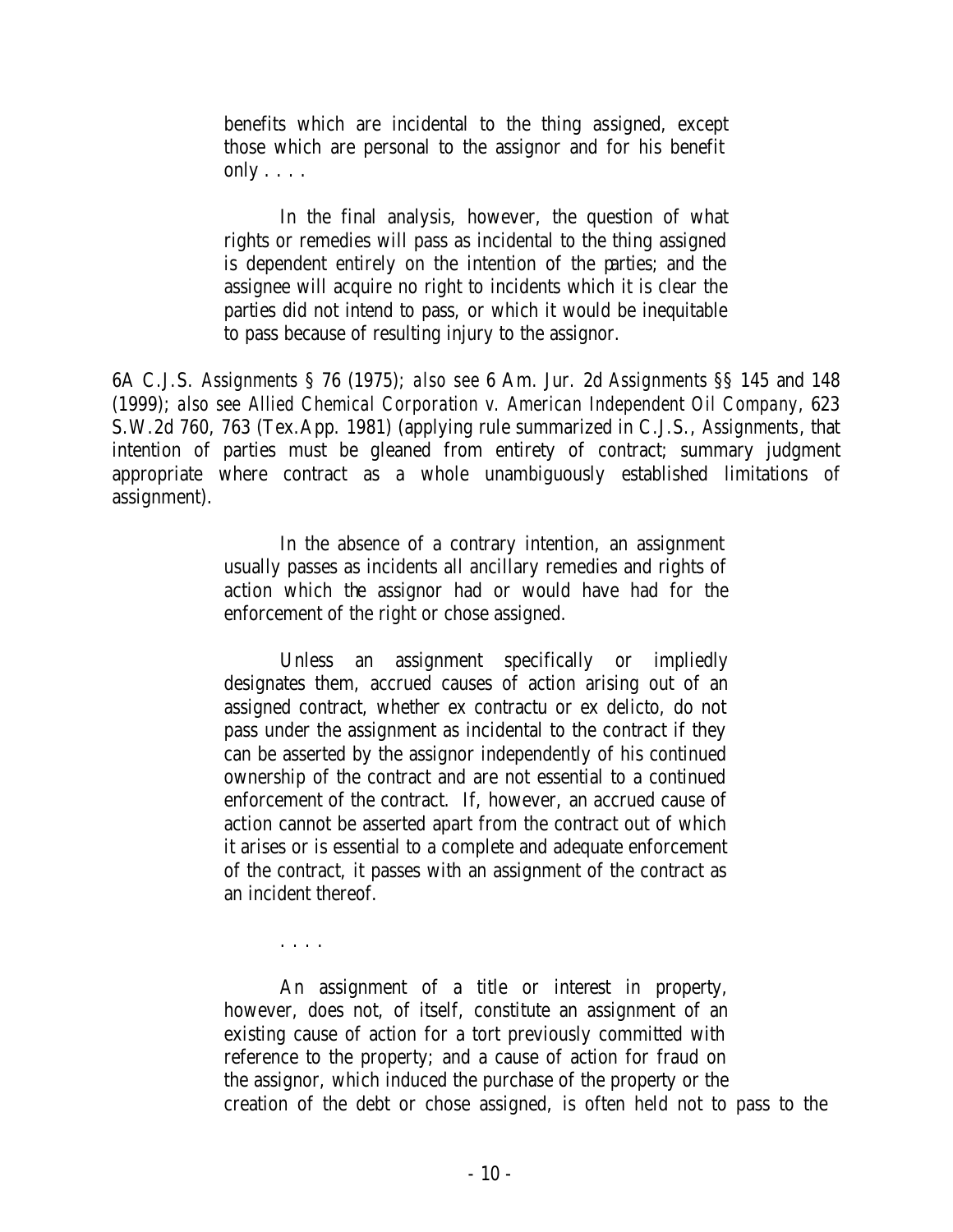assignee, except where an intention of the assignor to assign such cause of action is apparent or can be inferred.

6A C.J.S. *Assignments* § 77 (1975).

[¶21] We have previously held that an assignment is a contract and is interpreted or construed according to rules of contract construction. *Boley v. Greenough*, 2001 WY 47, ¶¶ 1-5, 22 P.3d 854, ¶¶ 1-5 (Wyo. 2001); *Farr v. Link*, 746 P.2d 431, 433 (Wyo. 1987). An assignment is an act or expression (e.g., a writing) of intention by which one person causes to transfer, set over or vest in another a right or property or an interest therein. *Matter of Estate of Boyd*, 606 P.2d 1243, 1246 (Wyo. 1980); and *see generally Wyoming Wool Marketing Association v. Urruty*, 394 P.2d 905, 907-9 (Wyo. 1964). Applying the rules of contract construction set out above, we are obliged to conclude that the contract is not ambiguous, and that it is clear that the contract did not operate so as to assign the causes of action at issue in this appeal to Dynacare. For these reasons, the order granting summary judgment must be reversed and this matter remanded to the district court for further proceedings consistent with this opinion.

# **CONCLUSION**

[¶22] As noted more fully above, we have reviewed the same materials from the record as did the district court. The contract terms at issue are not ambiguous, and our review of the applicable terms of the contract convinces us that the intent of the parties was that the causes of action at issue here were not a part of the sale of Med Lab to Dynacare. Although Med Lab, through Hobart and his attorney, submitted extrinsic evidence as to what Med Lab's intention was, we have not relied on that material, as was the case with the district court. Looking at all of the terms of the contract in context, as we must, we conclude that the district court erred in granting summary judgment in favor of the Appellees. The order granting summary judgment is, therefore, reversed and remanded to the district court for further proceedings consistent with this opinion.